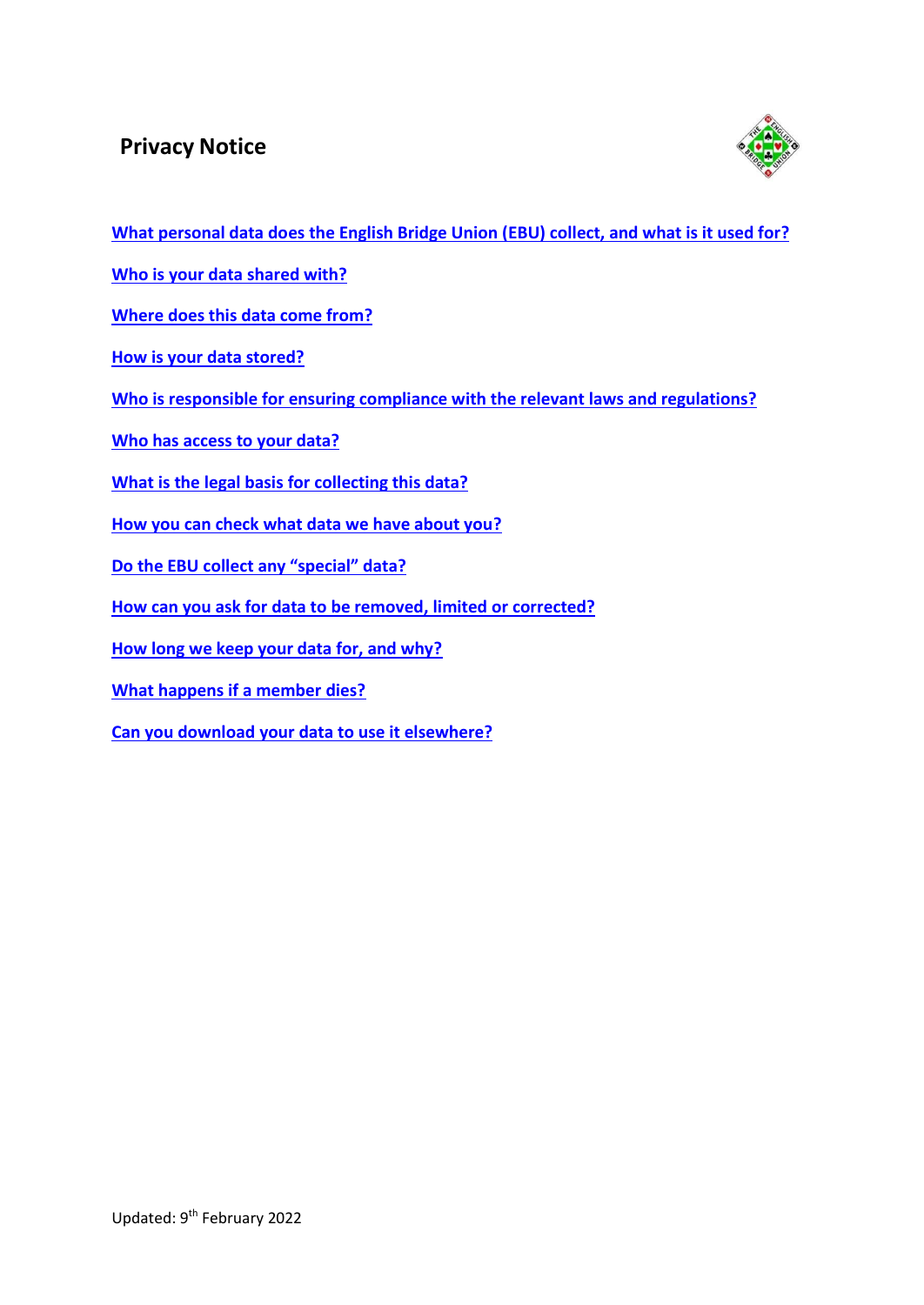## <span id="page-1-0"></span>What personal data does the English Bridge Union (EBU) collect?

The data we routinely collect includes members' names, addresses, email addresses and dates of birth. We collect this data directly from our members and via our affiliated clubs and counties. This may involve the use of other data processors e.g. Bridgewebs, Pianola.

We also store data from those *contacts* who have given their information to the EBU or its associated charity, English Bridge Education & Development (EBED), when making enquiries, registering for events or registering as *potential members*.

For some of our members we may have additional information such as committee memberships, teaching qualifications, [DBS checks](https://www.gov.uk/dbs-check-applicant-criminal-record) done with your knowledge and permission, or tournament director roles. We will also keep information relating to disciplinary matters and sanctions.

For those who are on committees, have won prizes or awards, have represented England in international play, or have a biography for any other reason, we may have photographs of them. We also have more general photos and some videos of bridge players where individuals are not so easily identifiable.

For members who play in the EBU's online bridge games, we collect the names used by those players when playing the games – the usernames of the online bridge game provider such as Bridgebase Online or Funbridge. Bridgebase Online itself records all table history in our tournaments, including chat between individual players at a table. This can be accessed by our EBU TDs but will only be used for the purposes of disciplinary and ethics cases or resolving disputes. Any results data that has been made publicly available may also be used for disciplinary and ethics cases.

We collect the scores from games you play, which are used in maintaining the National Grading Scheme (NGS) and the Master Point scheme.

For members of staff we collect personal data and maintain personnel recordsin line with statutory requirements and best practice.

We collect device information when you make transactions on our website, in order to help us identify and solve any technical problems that may arise. This information is only used for that purpose and is not stored any longer than necessary.

## **What is this personal data used for?**

We use members' data for the administration of your membership; the communication of information, including sending English Bridge magazine to those who choose to have printed copies of it; and the organisation of competitions and other events. We provide a limited amount of data for use by scoring programsto ensure that members' results are correctly attributed to them.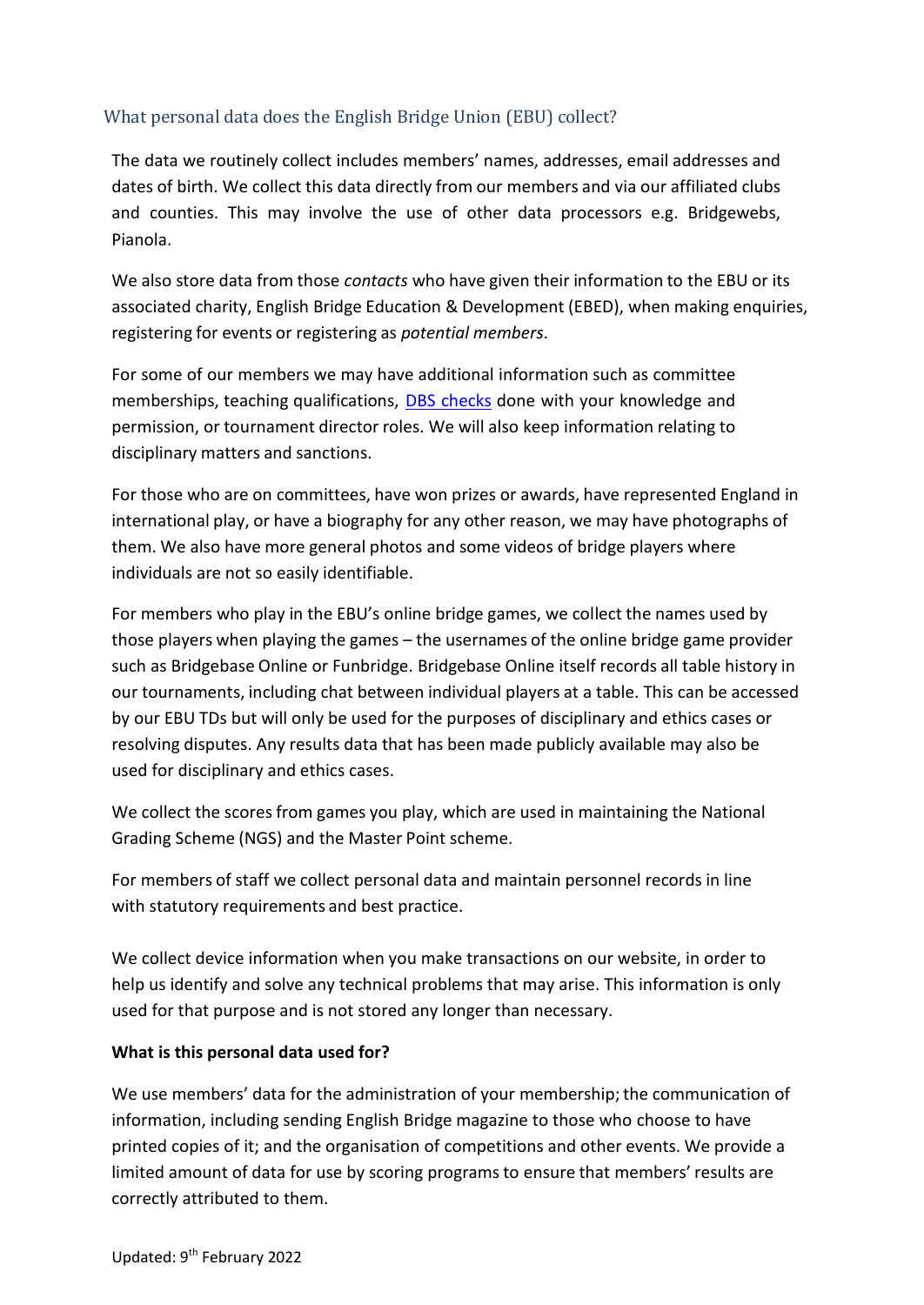## <span id="page-2-0"></span>Who is your data shared with?

Membership data is shared with our associated charity, English Bridge Education & Development (EBED), with whom we share offices and data systems.

Membership data is also passed on to the relevant county(ies) of allegiance of each member.

Unless you have chosen to have your NGS grade kept private or your Master Point rank hidden, information that derives from scoring, such as Master Point rank or NGS, is listed with your county of affiliation and is publicly available. This is also available to bridge scoring program users for stratification and handicap purposes.

A limited amount of information (name, EBU number, county, post town) is listed in the database made available for use by scoring programs. This is to allow the correct identification of players for scoring purposes.

Some of your data will be available for use by organisations that act as Data Processors on our behalf, such as Pianola and Bridgewebs. They are not free to pass this on to other organisations that are not connected with the EBU.

Your personal data is not provided by us for use by any organisations other than those indicated above, even if connected with bridge.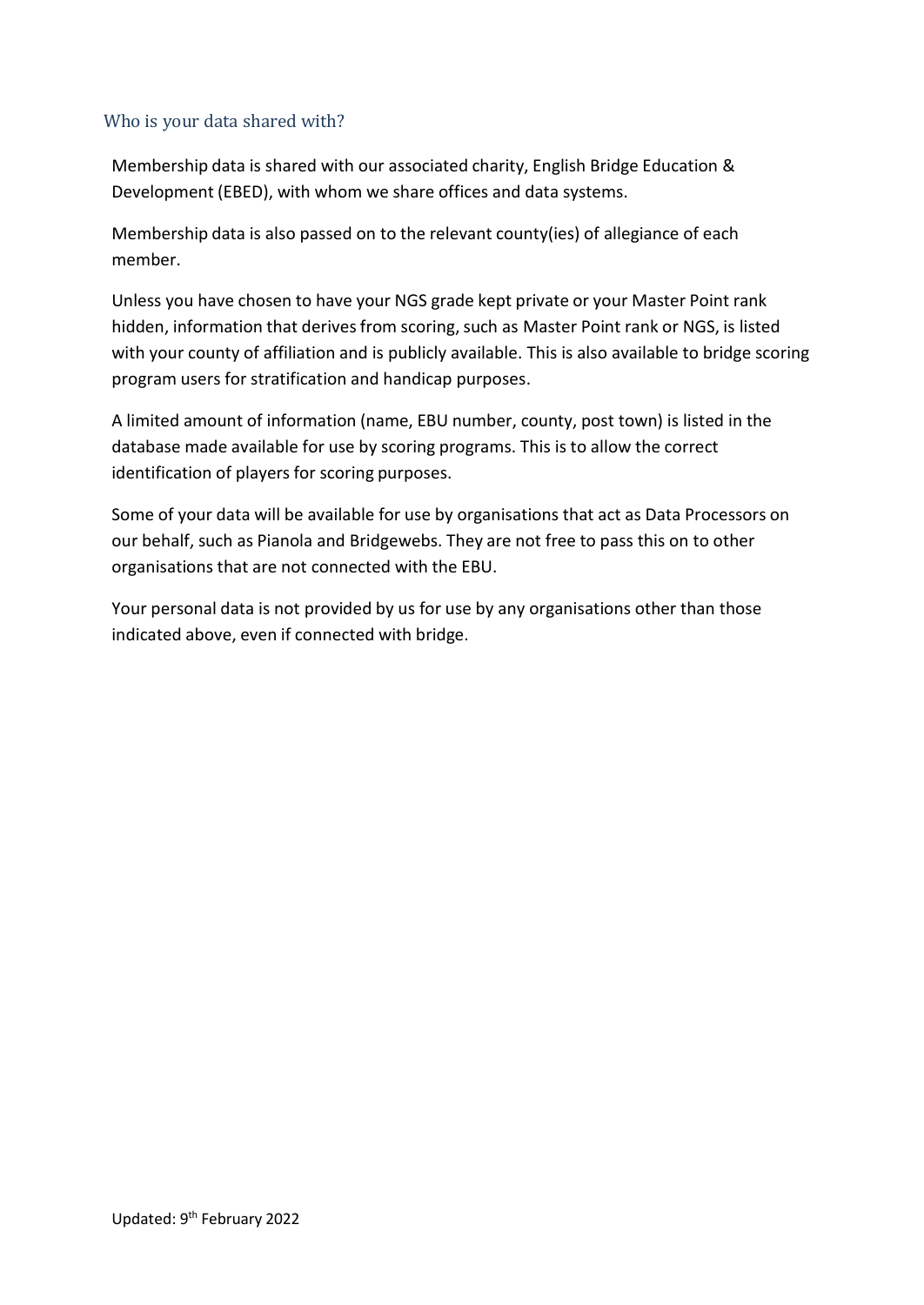#### <span id="page-3-0"></span>Where does this data come from?

Data for most of our members comes from their affiliated clubs, through whom their EBU membership is gained.

If you change the data in your club record, your EBU data may be updated by the club if you gave it permission, when you joined, to make these changes. Otherwise, your EBU data can only be updated by you, either directly in My EBU, or by contacting us and telling us what information needs to be updated. You can change this permission in My EBU by going to Account -> My Details.

If you are a Direct Member, you will have provided your personal data directly to us when you joined the EBU, or when you updated your record.

Usernames for online bridge providers are provided to us by the players themselves, are in the regular reports of the providers (eg Bridgebase Online or Funbridge), or come from the data publicly available on the providers' platforms.

Scoring data from all the games you play in is provided to the EBU electronically by the sponsoring organisation of the game in question – usually a local club or a county. This may be done by uploading a scoring file directly from the scoring program to the EBU website, or by uploading the file to the club's My EBU, or by using a third-party processor such as Pianola or Bridgewebs. For online games run by the EBU, the scoring data will be downloaded from the online provider (eg Bridge Base Online) for processing by the EBU.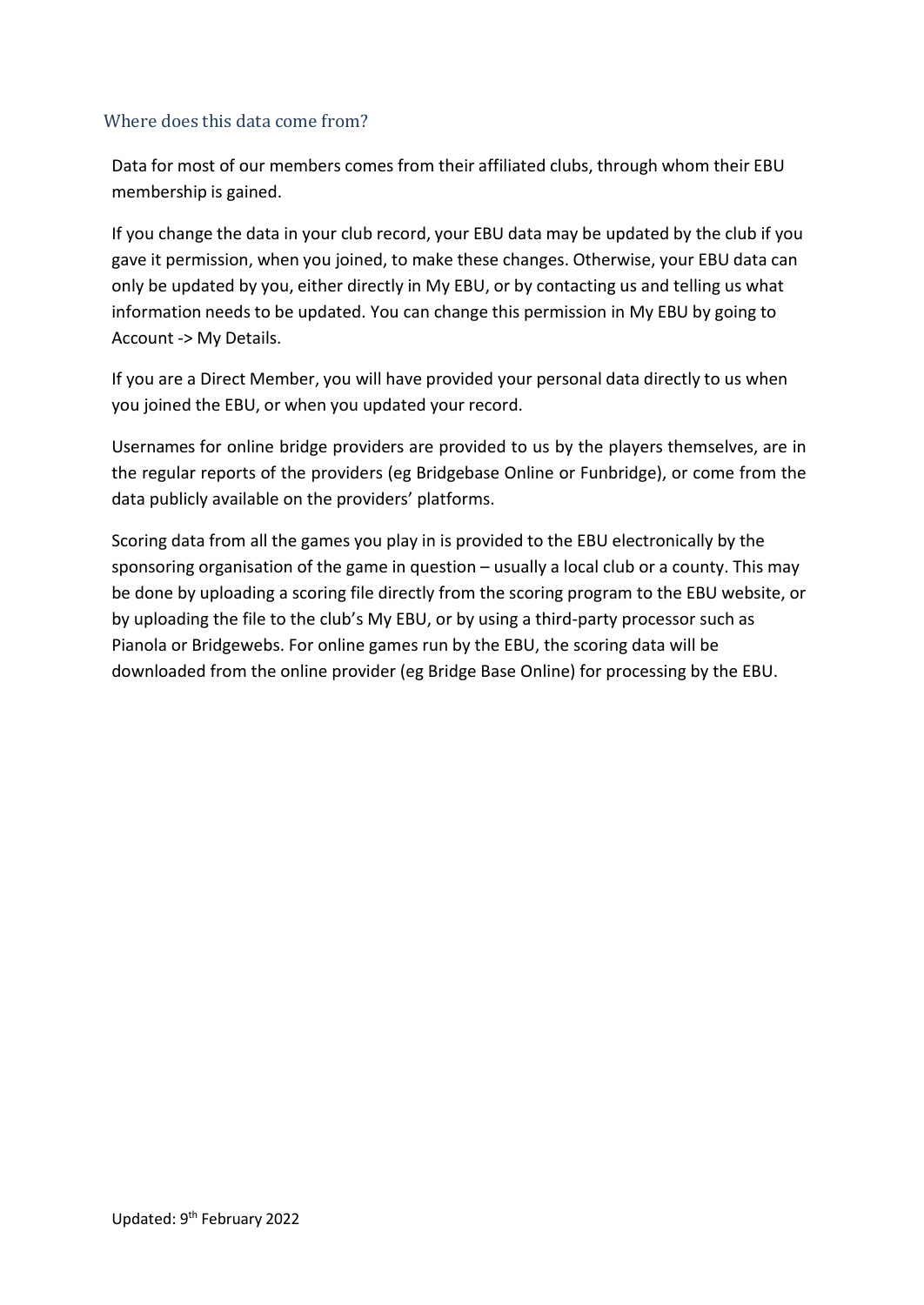#### <span id="page-4-0"></span>How is your data stored?

Most of our data, including our main membership database, is stored in digital form on computers, and we operate in "the cloud" using **[Amazon](https://aws.amazon.com/compliance/gdpr-center/) Web Services** in compliance with the GDPR.

We also have a few other small databases for specific purpose:

- 1. The Bridge [Warehouse](http://www.ebu.co.uk/bridge-warehouse) has a separate database of its customers, to which members and others are added when they purchase items or return them. Members who wish to check on this information should contact the Bridge Warehouse directly.
- 2. Our competitions department has a database maintained by **[Pianola](https://www.pianola.net/)** that has a limited amount of information for those of our members who regularly play in EBU events, which enables us to email their results to them. This information is accessible to the members themselves, by logging on to Pianola, from where contact information can be updated.
- 3. Some data, primarily that relating to scoring current and past competitions, is stored on Google Drive or Sync.com, both of which are GDPR compliant

The remainder of our data is kept in the form of written documents stored in our Aylesbury offices.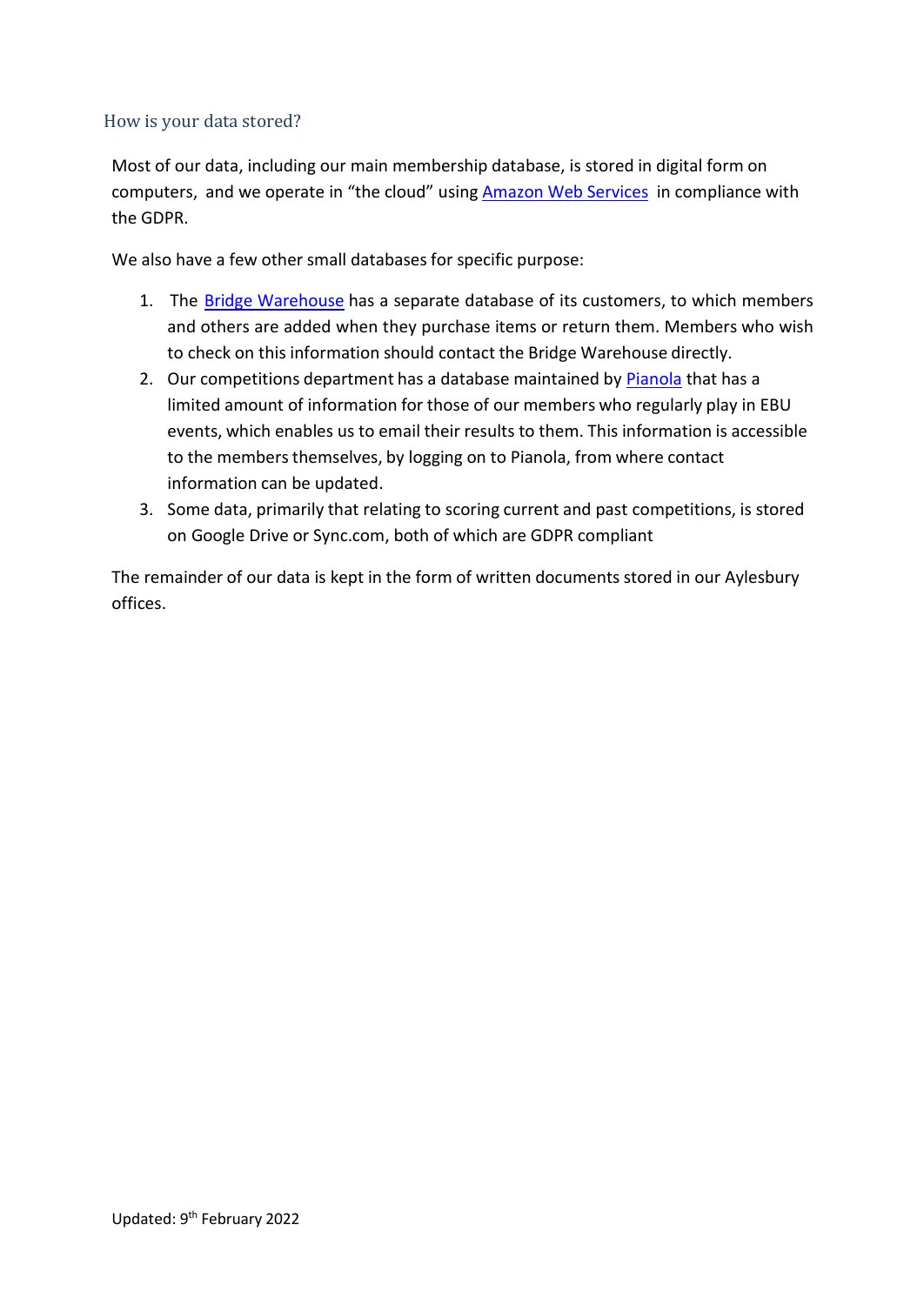<span id="page-5-0"></span>Who is responsible for ensuring compliance with the relevant laws and regulations?

Under the GDPR (General Data Protection Regulation) we do not have a [statutory](https://ico.org.uk/for-organisations/guide-to-the-general-data-protection-regulation-gdpr/accountability-and-governance/data-protection-officers/) [requirement](https://ico.org.uk/for-organisations/guide-to-the-general-data-protection-regulation-gdpr/accountability-and-governance/data-protection-officers/) to have a Data Protection Officer. The person who is responsible for ensuring the EBU discharges its obligations under the GDPR is the Chief Executive, Gordon Rainsford, [gordon@ebu.co.uk.](mailto:gordon@ebu.co.uk)

He is the person who is responsible for maintaining a log of data breaches and notifying the ICO and any members affected as necessary, in accordance with our legal obligations.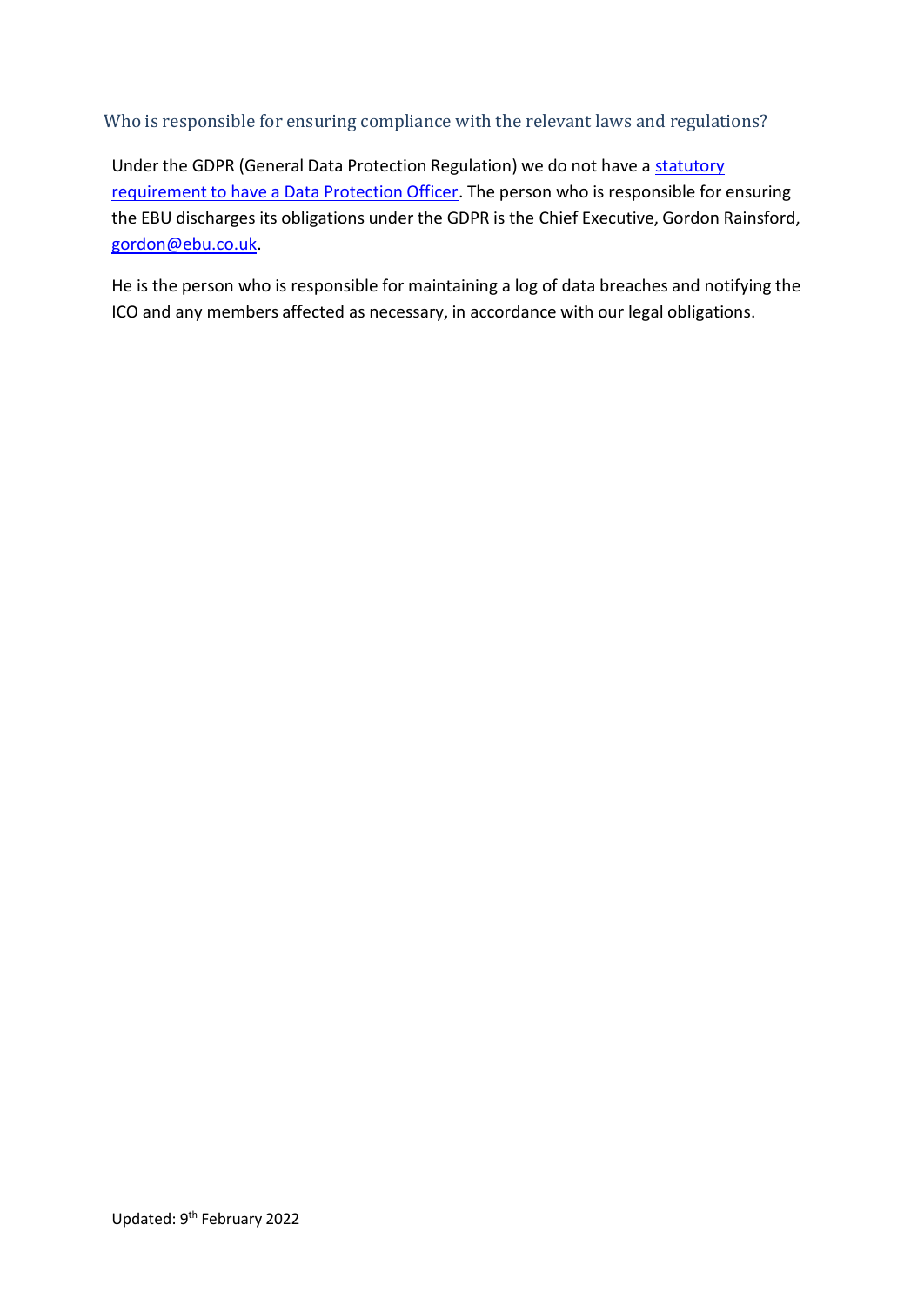#### <span id="page-6-0"></span>Who has access to your data?

Members of staff of the EBU and EBED have access to members' data in order for them to carry out their legitimate tasks for the organisations, such as responding to enquiries from those members.

Members of committees, the board of the EBU and the trustees of EBED will be given access to this data for any legitimate purpose to do with their roles as officers of the organisations or members of their committees but will not be free to pass it on to any other organisation.

Organisers of events can access the EBU database that provides the limited [information](#page-2-0) [necessary](#page-2-0) for them to correctly identify players. This information may be further limited by members choosing to have their NGS grade or Master Point rank kept private, or by choosing to become an [anonymous](#page-10-0) member.

Sub-contractors of the EBU & EBED may be given access to data for specific tasks, such as mailing copies of *English Bridge* magazine on our behalf. They are not allowed to use it for any other purpose.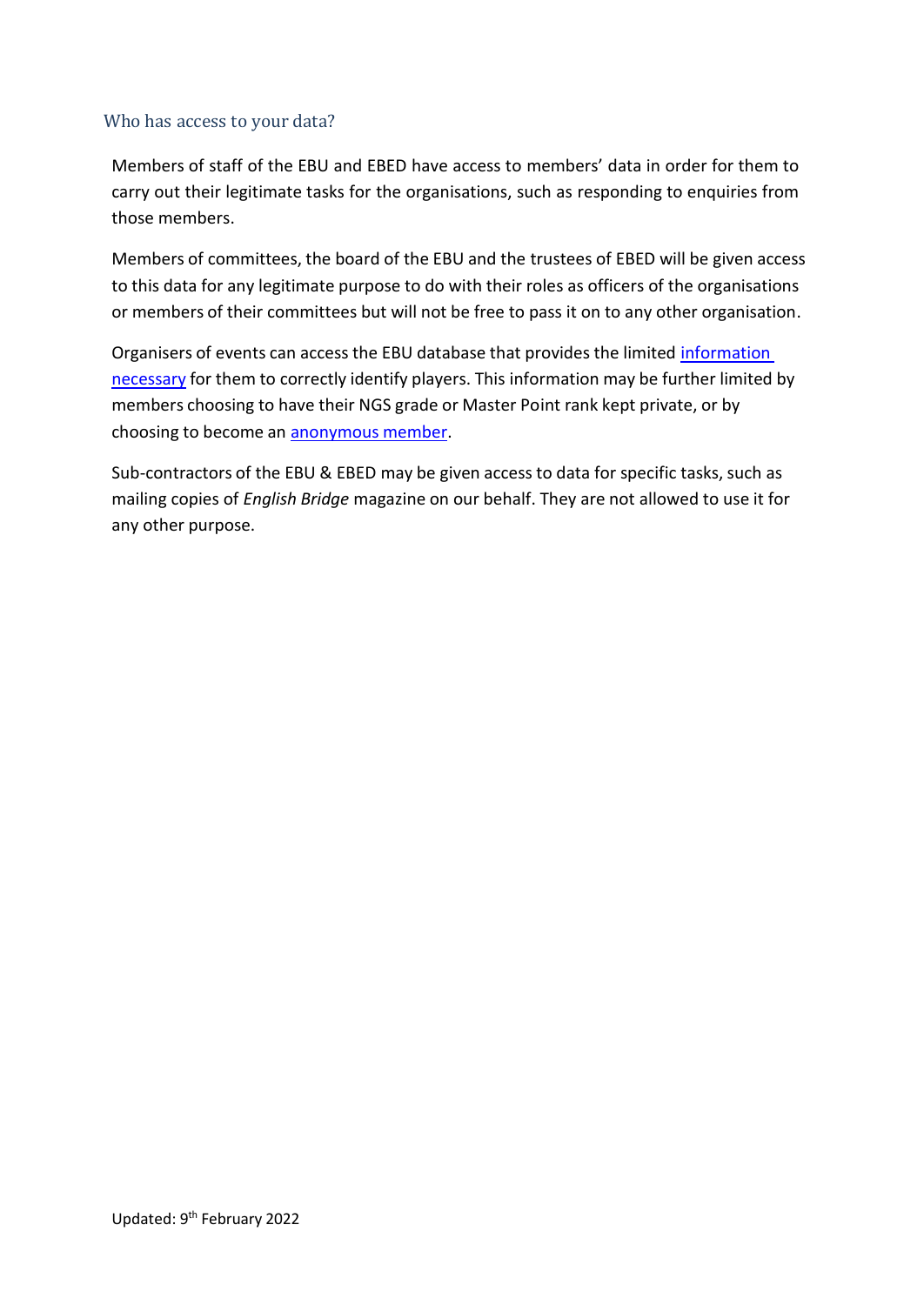## <span id="page-7-0"></span>What is the legal basis for collecting this data?

The English Bridge Union collects personal data that is necessary for the purposes of its *legitimate interests* as a membership organisation and as the authority of an internationally recognised and regulated, competitive mind sport.

For some data, such as that relating to financial matters, the basis for its collection and retention is to comply with our legal obligations.

Similarly, personnel data is kept in compliance with our legal obligations.

For data that may be made publicly available and which is not covered by the two bases above, such as contact details of committee members or tournament directors, *consent* will be sought and will provide the lawful basis for its processing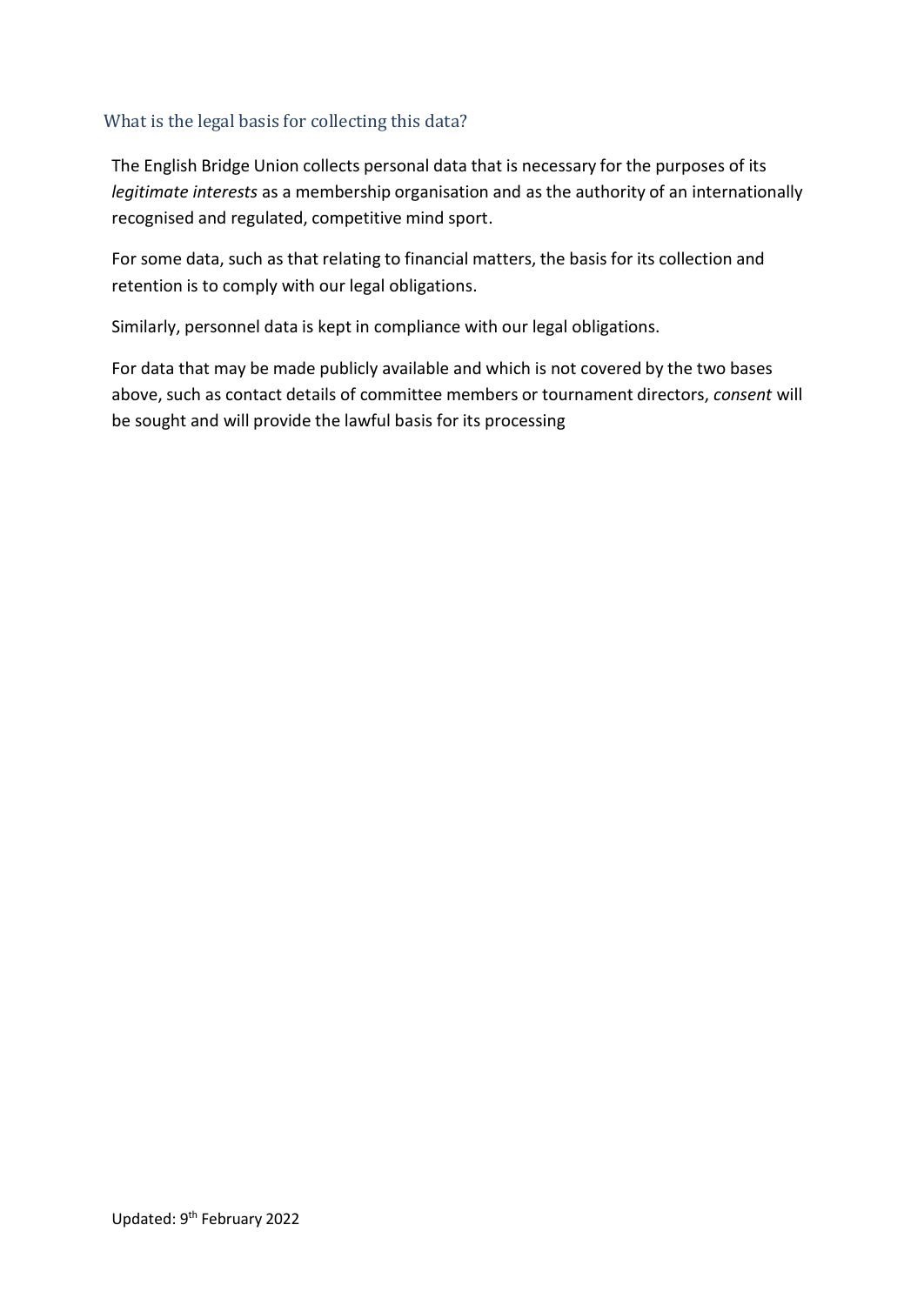#### <span id="page-8-0"></span>How you can check what data we have about you?

If you want to see the basic membership data we hold about you, you can log in to My EBU and go to Account -> My Details. There you can also update most of your details or change the permissions you wish to grant for the use of your data.

You can contact us with a "Subject Access [Request](https://ico.org.uk/for-the-public/personal-information/)" if you want to ask us to provide you with any other information we hold about you. If you are interested in any particular aspects, specifying them will help us to provide you with what you need quickly and efficiently. We are required to provide this to you within one month.

There is not usually a fee for this, though we can charge a reasonable fee based on the administrative cost of providing the information if a request is manifestly unfounded or excessive, or for requests for further copies of the same information.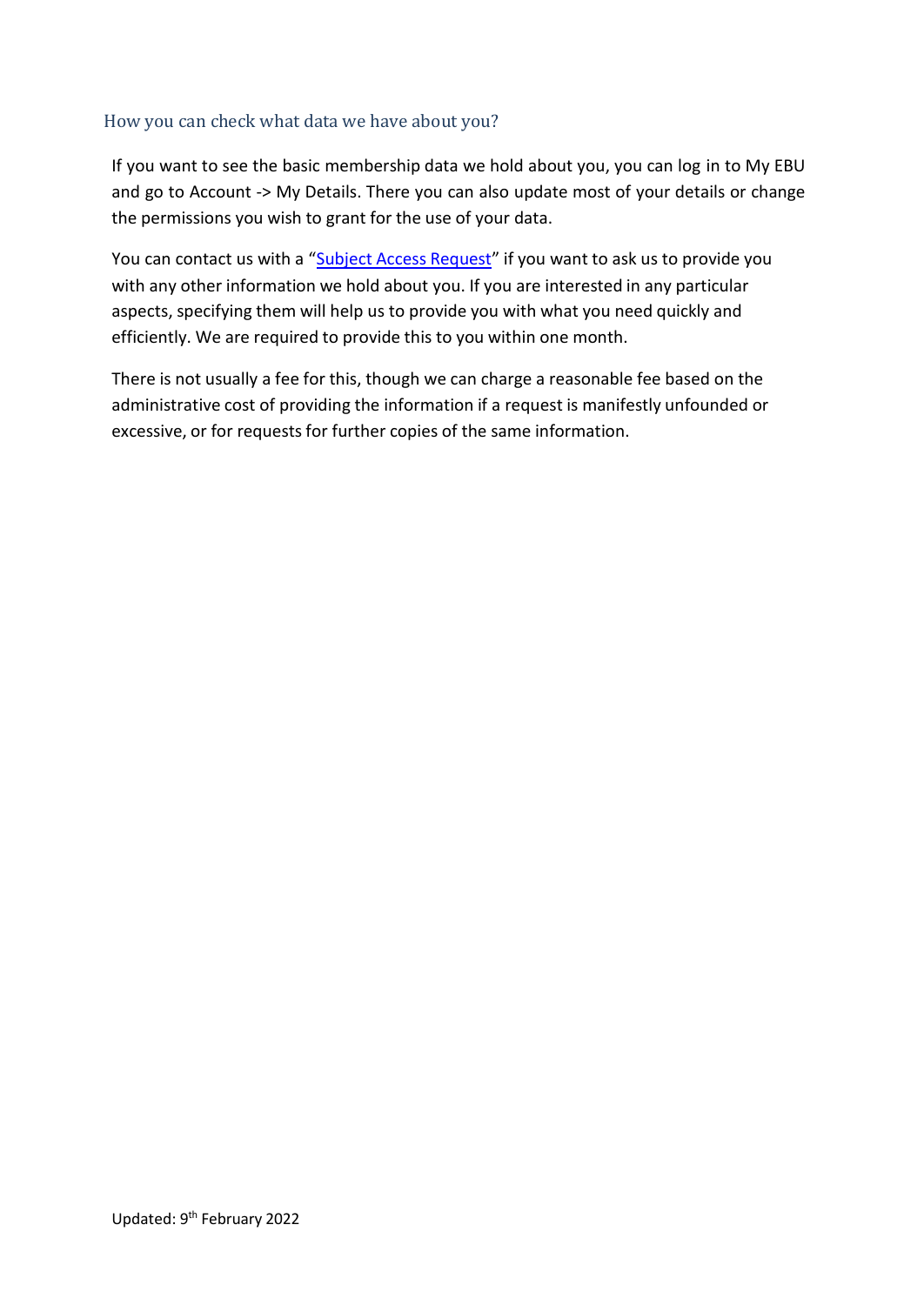#### <span id="page-9-0"></span>Does the EBU collect any "special" data?

The GDPR refers to sensitive personal data as "special categories of personal data".

Of these categories, the only data we record relates to the disabilities of some of our members when they have explicitly requested it to be recorded for the purpose of giving them stationary positions in our competitions (which we aim to do wherever feasible). If you wish to change this data on your record you can do so at any time by contacting the Office Manager at [membership@ebu.co.uk.](mailto:membership@ebu.co.uk)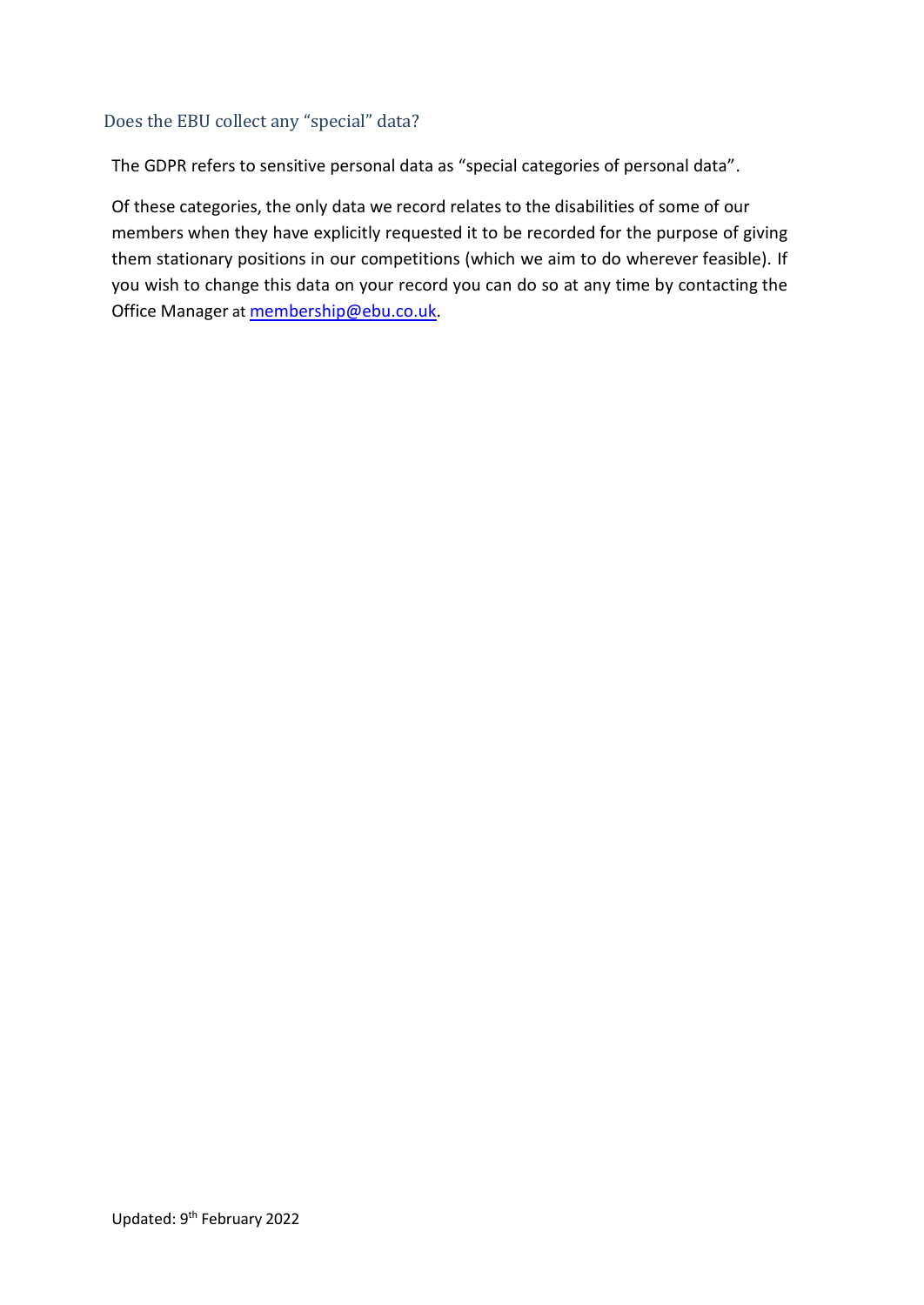## <span id="page-10-0"></span>How can you ask for data to be removed, limited or corrected?

There are various ways in which you can limit how your data is used.

- If you wish you could become an "anonymous" member. This would involve you having a pseudonym with an EBU number under which you would play. If you do this however, *you would not be able to access any EBU membership benefits such as the magazine or playing in EBU tournaments.*
- $\sim$  You could maintain your EBU membership with your correct name but with limited contact details. However, we do need to have at least one method of contacting you. You could for example simply maintain an up-to-date email address, but of course this would limit what we are able to provide you with in the way of written information,so you would not be able to get the *English Bridge* magazine in printed form or any other member benefits that require a mailing address.
- $\overline{y}$  You do not need to provide us with your date of birth unless you wish to enter agelimited (junior or seniors) events or gain concessions based on age.
- If you do not want your NGS grade to be public, you may choose for it to be kept private, but if you do this you would not be able to benefit from any stratification or special prizes based on it. You can change this option as often as you wish.
- $\cdot$  You may choose not to appear in future Master Point promotions lists and for your Master Point rank not to be publicly listed, but if you do this you would not be able to benefit from any stratification or special prizes based on it.
- You may choose not to receive information emails from the EBU and EBED (we do not send any out on behalf of other organisations).
- $\sim$  Any of these options can be implemented by logging on to My EBU, going to Account –> My Details and editing your record there, either to correct erroneous data or to delete information you do not wish us to have. If you need any assistance with this you may contact the Office Manager at [membership@ebu.co.uk.](mailto:membership@ebu.co.uk)
- $\overline{y}$  You may ask that any photograph of you that appears on the website be deleted by contacting the Office Manager at [membership@ebu.co.uk.](mailto:membership@ebu.co.uk)
- You may choose to have your details removed from our Pianola database by contacting [support@pianola.net](mailto:support@pianola.net) – this is only relevant for a relatively small number of members who play in EBU competitions and receive emails giving them their results.
- $\cdot$  You may choose to have your details (other than those relating to transactions) removed from the Bridge Warehouse database by [contacting](mailto:sue@ebu.co.uk) them directly.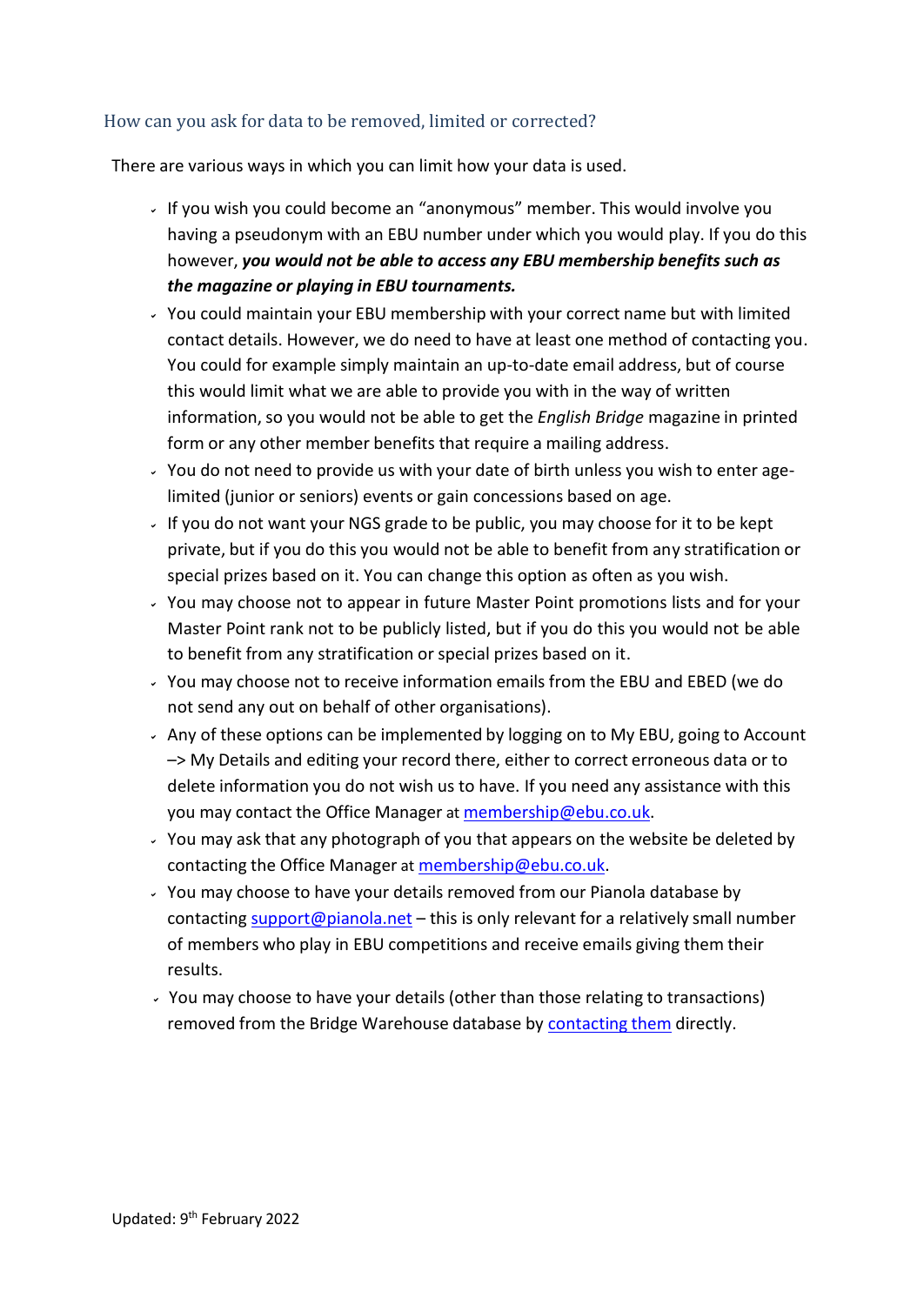## <span id="page-11-0"></span>How long we keep your data for, and why?

We normally keep members' data after they resign or their membership lapses. This is because we find members sometimes later wish to re-join (occasionally after several decades) and if we no longer had their records, we would be unable to re-instate their Master Point rank. However, we will delete any former member's contact details entirely on request.

Since underlying statistical data, like scores from bridge games, continuesto be necessary in relation to the purpose for which it was originally collected and processed, results from events used for the NGS are not deleted although they will no longer be attributed to a player who does not want their data to be kept.

Historical ranking lists and prize lists are required for archiving purposes and names cannot be removed from them. Similarly, archived news articles, whether on the website, or in the EBU's magazines (both printed and online), will not usually be deleted.

Other data, such as that relating to accounting or personnel matters, is kept for at least the legally required or recommended period – 7 years for financial transactions, 12 years after the final benefit for staff pensions.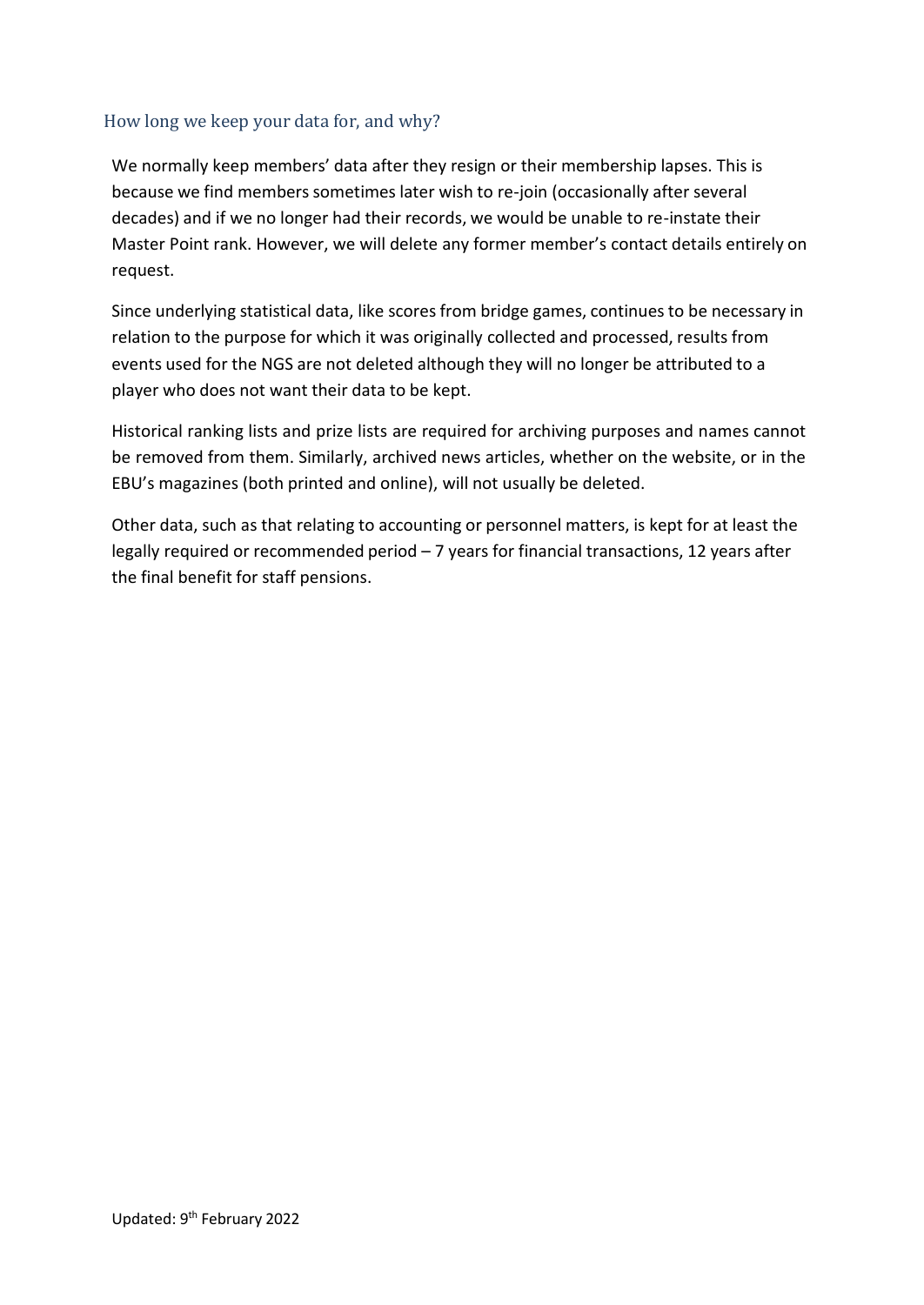## <span id="page-12-0"></span>What happens if a member dies?

We normally keep members' information after they die and show their Master Point ranks in all-time ranking lists. If requested by their next-of-kin to delete it, we will do so on the same basis as **when [requested to](#page-11-0) remove data by a former member.**